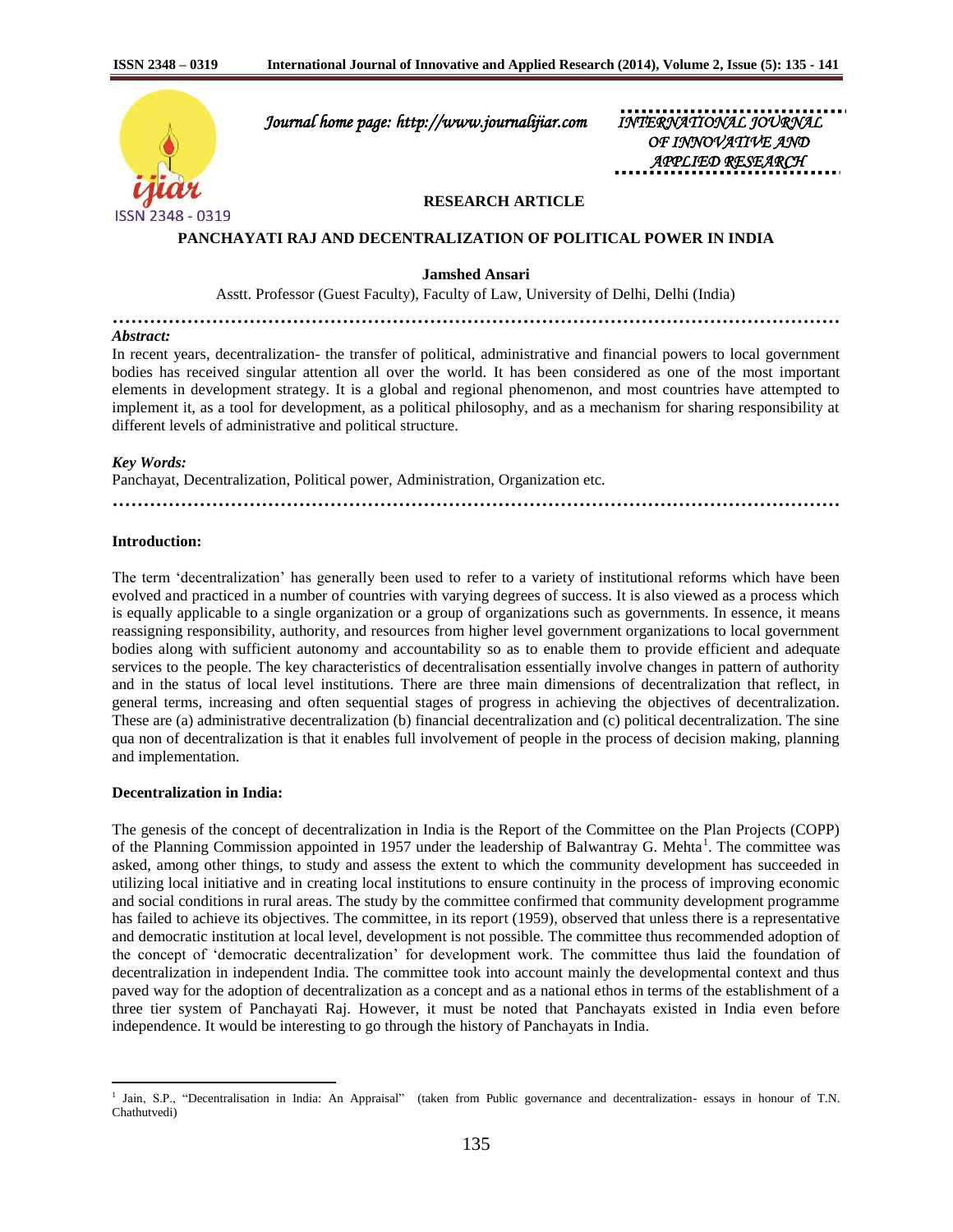### **Panchayati Raj- Pre-Independence Background:**

The institutional expression of democratic decentralization in India is identified with Panchayati Raj. The concept of Panchayati Raj is a recent phenomenon but there is a strong legendary and historical tradition that Village Panchayats have been in the country since the dawn of history and that they have outlived and survived all changes and upheavals of time. Whatever has been the shape and function of the Village Panchayats in the earlier period, the institution had become completely dormant during the British regime. The Englishmen keeping in view their limitations in terms of number and having no interest in the development of the country built up a highly centralized imperial structure where there was little scope for decentralized administration. However among the British also there were some liberal democrats who were interested in the creation of Institutions of local self-government in India. But it was as late as 1882 when Lord Ripon, the then Viceroy of India took the initiative in the establishment of popularly elected institutions at local levels to look after specified functions in their areas. In recognition of the interest shown and efforts made by him in this direction he is popularly known as the father of local self government in India. To his critics, Lord Ripon made it clear that the institution of local self-government was not primarily with a view to bring improvement in administration but it was chiefly meant to act as an instrument of political and popular education. It is true that many Englishmen did not share his views and opposed his ideology. Lord Curzon who succeeded Ripon as Viceroy was against this approach and he even went on to remark that Indians were not fit to be entrusted with any power and responsibility to govern themselves. However, the efforts of Lord Ripon certainly did have its impact, when the institutional deficiencies of the local self government structures were acknowledged by the British rulers of India themselves and with no less a person than the Secretary of State for India, felt concerned at the stupendous growth of over centralization in India, Viscount Morley, appointed a Royal Commission on Decentralization headed by Charles Hobhouse in 1907. It is notable that the first ever reference in a document of constitutional significance to Village Panchayats as Local self-government institutions was made in the report of Royal commission on Decentralization in 1909. The report of the commission resulted into the Minto-Morley Reforms of 1909 which led to the enlargement of the elective process in the Local Self Government structure of India This move of the Britishers also encouraged the Indian National Congress (INC) which at its 24th Session held at Lahore urged the British Government to take necessary steps to make all bodies from Village Panchayats upwards elective with elected non-official chairman and support them with adequate financial help. The Government of India Act, 1919 was based on the twin objective of Diarchy and limited Provincial Autonomy and the Local Self Government Institution was made one of the provincial transferred subjects placed under the jurisdiction of elected Indian Ministries. During the Diarchy regime several enactment's for the establishment of Village Panchayats were passed in major states like Bengal (1919) Bihar (1920), Bombay (1920), C.P. and Berar (1920) Madras (1920) U.P. (1920), Punjab (1922) and Assam (1925) From 1920 to 1947 when India got Independence, the main emphasis of the Indian National Congress was on the bigger issue of all-India Swaraj and during this period all the important national level leaders remained occupied in organizing campaigns and movements for independence under the leadership of Mahatma Gandhi. This naturally, resulted in the neglect of the task of preparing any sort of blue print for local level reforms and the INC Ministries also in their short lived period of 1937-39 could not do much to place the Local Self-Government institution in the country on a sound footing. It is also true there was no unanimity among the top-level leaders regarding the status and role to be assigned to the institution of rural Local Self Government, rather there were divergent views on the subject. On the one extreme Gandhiji was in favour of Village swaraj and strengthening the village Panchayats to the fullest extent and on the other extreme Dr. B.R. Ambedkar was totally opposed to this idea. The extra ordinary confusion that prevailed in the rank of the Indian National Congress over this issue of the role and status of the rural Local Self-Government institutions in the Constitution of Independent India is one of the most serious failures of the national leaders in general and those who drafted the Constitution in particular.

In the Constitution of India hardly 4-5 lines were devoted to the cause of rural local self-government. Under Article 40 of the Constitution it was stated that the State shall take steps to organize Village Panchayats and endow them with such powers and authority as may be necessary to enable them as units of self-government. This Article formed a part of the Directive Principles of State Policy under the Constitution. However, no worthwhile legislation was immediately enacted either at the national or State levels to implement it.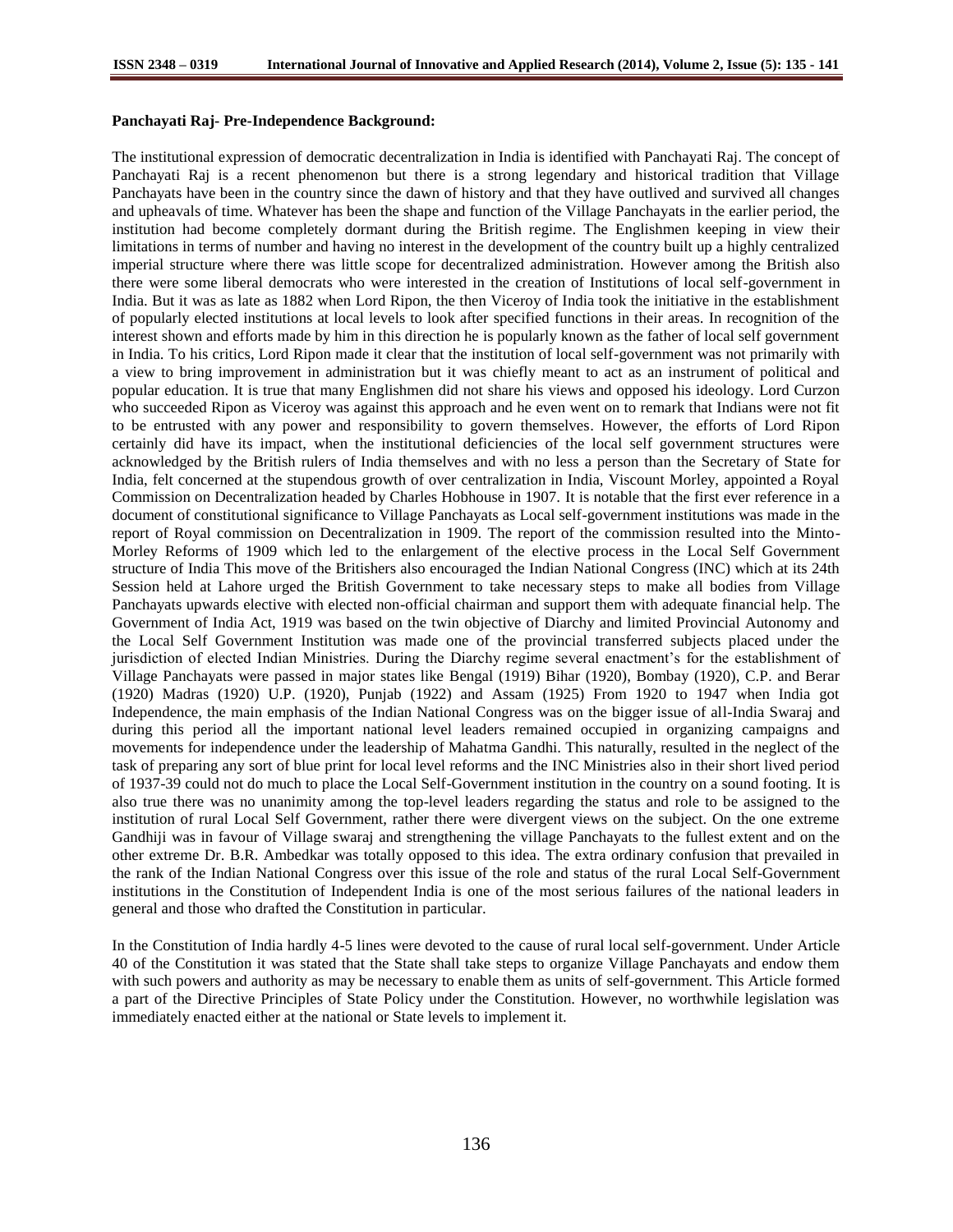# **Emergence of Panchayati Raj -Post Independence<sup>2</sup> :**

In accordance with the guidelines provided by the Mehta Committee and subsequent endorsement by the Central Council for Local Self-Government the system of Panchayati Raj came into being in almost all the states by 1962. Panchayati Raj Institutions (PRIs) thus became the basic institutional apparatus through which socio-economic transformation of rural India was to be achieved. After initial euphoria these institutions started losing their efficiency and became defunct in most of the states. It was felt that there is an imperative need to enshrine certain basic and essential features of the system of Panchayati Raj in the Constitution itself to impart them certainty, continuity and strength. The inclusion of Panchayati Raj system in the Constitution of India was necessitated because of its failure to receive a fair deal from the state governments as also the structural weaknesses which had crept in. Conferment of constitutional status to the system of Panchayati Raj was, therefore, considered a panacea for providing the democratically elected bodies continuity, durability and identity. In consonance with the philosophy of "democratic decentralization", a mandatory three/two tier set-up of Panchayati Raj was incorporated in the Constitution  $73<sup>rd</sup>$  Amendment (1992).

# **73rd Constitution (Amendment) Act, 1992:**

The Constitution  $73<sup>rd</sup>$  Amendment Act, 1992 was passed by the Lok Sabha on December 22, 1992 and by the Rajya Sabha on the following day. After ratification by 17 state assemblies, the President signed the bill and it came into effect on April 24, 1992. The main characteristics of the Act are:

- 1) Establishment of a gram sabha comprising all voters in the Panchayat area, and establishment of a three tier PR system (except in states whose population is under 20 lakhs) with Panchayats at the village, intermediate and district levels.
- 2) Provision for direct election by the people of the members of all Panchayats.
- 3) Provision that members of the Lok Sabha/Rajya Sabha (MPs) and the State Legislative Assembly (MLAs) from the area would continue to be members of the Panchayats with the right to vote in their meetings but not in the election of chairpersons of intermediate and district level Panchayats, nor be their chairpersons.
- 4) Establishment of 5 year terms for each Panchayat, with elections to be held under the supervision, direction and control of the State election commission and if superseded in mid term, an election to be held within six months for the remaining period of five years only.

The Act also provided for the reservation of seats for Scheduled Castes (SC) and Scheduled Tribes (ST) in proportion to their population in a Panchayat area, and has further reserved chairpersons seat for SC and ST candidates in all three tiers in direct proportion to their total population in the state, with one-third of these seats reserved for SC and ST women. The 1993 Act also provides that one-third of the seats in the Panchayats at all levels will be reserved for women, including SC and ST women.

# **Devolution of Powers and Functions:**

The most significant parts of the Constitution 73<sup>rd</sup> Amendment are Articles 243-G and 243-H which stipulate functional and financial devolution upon the PRIs. Thus Article 243-G states "subject to the provisions of this Constitution, the Legislature of a State may, by law, endow the Panchayats with such powers and authority as may be necessary to enable them to function as institutions of self-government and such law may contain provisions for the devolution of powers and responsibilities upon Panchayats at the appropriate level, subject to such conditions as may be specified therein, with respect to:

(a) the preparation of plans for economic development and social justice; and

 2 Ibid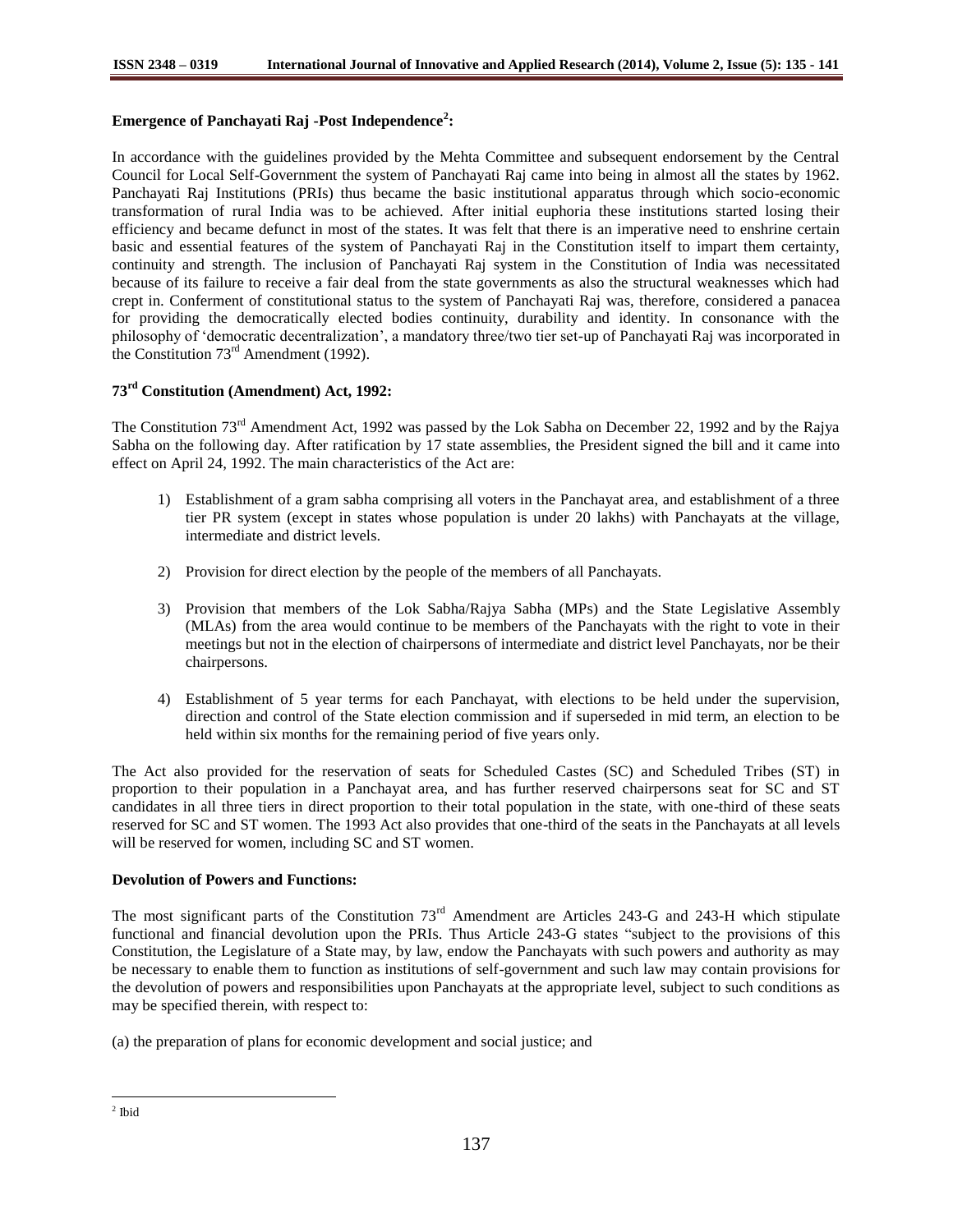(b) the implementation of schemes for economic development and social justice as may be entrusted to them including those in relation to the matters listed in the Eleventh Schedule."

The substance of Article 243-H is that it expects the legislature of the state to endow by law the Panchayats at the three levels with necessary powers and authority to enable them to function as institutions of self government. For this purpose, the state would provide for the devolution of powers and responsibilities upon Panchayats. These powers and responsibilities would pertain to the preparation of plans for economic development and social justice and their implementation, including those relating to the 29 areas<sup>3</sup> listed in the Eleventh Schedule. The 29 subjects assigned to the PRIs are as follows<sup> $\frac{3}{1}$ </sup>:

Article 243-H states that "the Legislature of a State may, by law: (a) authorize a Panchayat to levy, collect and appropriate such taxes, duties, tolls and fees in accordance with such procedure and subject to such limits; (b) assign to a Panchayat such taxes, duties, tolls and fees levied and collected by the state government for such purposes and subject to such conditions and limits; (c) provide for making such grants-in-aid to the Panchayats from the Consolidated Fund of the State; and (d) provide for constitution of such funds for crediting all moneys received, respectively, by or on behalf of the Panchayats and also for the withdrawal of such moneys therefrom, as may be specified in the law." This Article requires the legislature of the state to authorize the Panchayats by law to impose and collect taxes, duties, tolls and fees and to assign to the Panchayats resources similarly mobilized by the state government and also provide grants-in-aid to the Panchayats. The process of devolution has to be based on the cardinal principle that what is appropriate for a given tier should be done by that tier and not by a higher tier. Thus what is best done at the intermediate level should be done at that level and not at the district level and vice versa. A mechanism for coordination among all the three tiers has also to be established.

### **Financial Devolution:**

 $\overline{a}$ 

As per Article 243H of the Constitution as inserted by 73rd Constitution (Amendment) Act 1992, the state legislature has been empowered to enact laws:

- (a) to authorize a Panchayat to levy, collect and appropriate some taxes, duties, tolls, and fees;
- (b) to assign to a Panchayat some taxes, duties, tolls levied and collected by the state government;
- (c) to provide for making grants-in-aid to the Panchayat from the Consolidated fund of the state; and
- (d) to provide for constitution of such funds for Panchayats for crediting all money received by or on behalf of Panchayats and also the withdrawal of such money therefrom.

Article 243-I provides for the constitution of an independent State Finance Commission (SFC) to review the financial requirements of Panchayats and to make recommendations to the Governor regarding principles concerning main issues mentioned in Article 243H. In order to reduce governmental control and in order to foster concept of self government, the Act provides for the creation of independent institutions to deal with various aspects of local government functioning. They are:

<sup>&</sup>lt;sup>3</sup> 1. Agriculture, including agricultural extension 2. Land improvement, implementation of land reforms, land consolidation and soil conservation 3. Minor irrigation, water management and watershed development 4. Animal husbandry, dairying and poultry 5. Fisheries 6. Social forestry and farm forestry 7. Minor forest produces 8. Small-scale industries, including food process industries 9. Khadi, village and cottage industries 10. Rural housing 11. Drinking water 12. Fuel and water 13. Roads, culverts, bridges, ferries, waterways, and other means of communication 14. Rural electrification, including distribution of electricity 15. Non-conventional energy sources 16. Poverty alleviation programmes 17. Education, including primary and secondary schools 18. Technical education and vocational education 19. Adult and non-formal education 20. Libraries 21. Cultural activities 22. Markets and fairs 23. Health and sanitation, including hospitals, primary health centers and dispensaries 24. Family welfare 25. Women and child development 26. Social welfare, including welfare of the handicapped and mentally retarded 27. Welfare of the weaker sections and, in particular, of the SCs and STs 28. Public distribution system (PDS) 29. Maintenance of community assets. <sup>4</sup> Constitutionalisation of Panchayati Raj- P.C. Mathur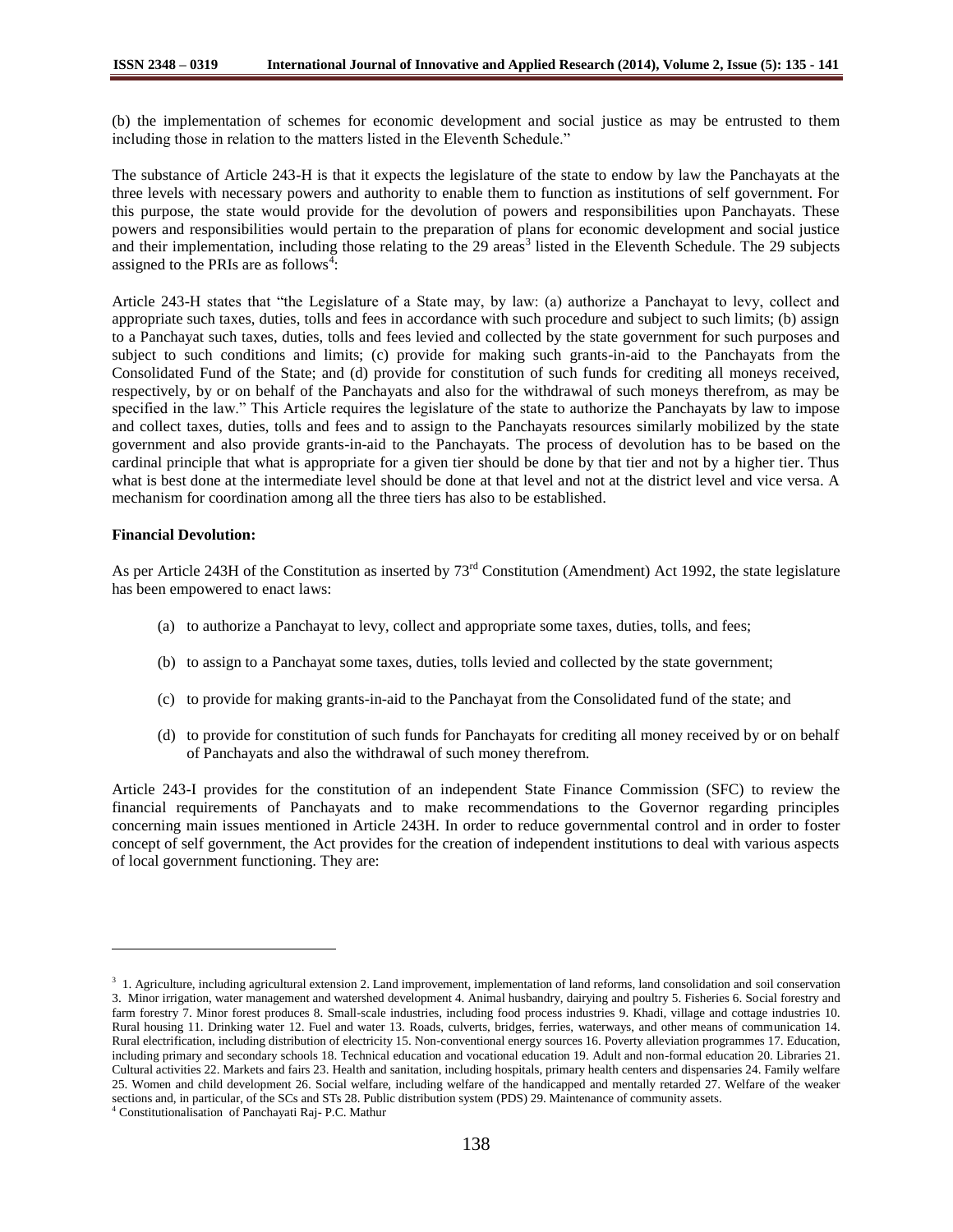# **The State Election Commission:**

The Election Commission has been given powers which go beyond those required for the conduct of elections. It is empowered to delimit wards which were formerly done through the executive and it has been given powers to disqualify defectors.

# **The State Finance Commission:**

This has been given the mandate as required by the constitution. The first SFC was constituted in 1994 and the second SFC in 1999. Thus the Constitution  $73<sup>rd</sup>$  Amendment Act covers the following core items:

- i. Gram Sabha;
- ii. Three-Tier Setup;
- iii. Composition of Panchayats;
- iv. Reservation of Seats;
- v. Tenure of Panchayats;
- vi. Powers to Impose Taxes;
- vii. Audit of Accounts;
- viii. Constitution of Finance Commission;
- ix. Constitution of State Election Commission;
- x. Exemption to certain areas

The provisions of the Amendment have uniform application throughout the country. However, certain areas, states have been exempted because of socio-cultural considerations.

## **Education under Panchayati Raj:**

The Panchayati Raj/Municipal bodies have an important role to play in reconstruction of the education system. It is being realized that there is alienation between the community in general and educational system and thus efforts towards ensuring larger enrolment, raising retention rate and improving teaching-learning process, have not succeeded substantially. The establishment of Institutions of local self-government may be seen as a significant step in the direction of making the system more effective as well as responsive. The Panchayati Raj/Municipal bodies ought to make responsible for planning, execution and monitoring of various educational programmes at different levels. It may not be out of place to mention that the National Policy on Education and the Programme of Action (1992) emphasis the importance of the decentralization of planning and management of education at all levels by ensuring greater community participation. While transferring various functions to institutions of local selfgovernment, the approach must be tempered with caution and mature deliberations. These institutions may not grow immediately into their full potential and start performing the extremely ambitious and complex tasks. Keeping in view the relative weaknesses of the Panchayati Raj/Municipal bodies, their limited resources and complex nature of their responsibilities, they need to be nurtured, supported and encouraged in a positive manner. The positive partnership between Panchayati Raj/Municipal bodies and State governments will go a long way in confronting the multifaceted tasks of educational development.

# **Operationalisation of the Act<sup>5</sup> :**

 $\overline{a}$ 

<sup>&</sup>lt;sup>5</sup> Palanithurai, G., "New Panchayati Raj system at work- An evaluation", Concept publishing Co., New Delhi, 1999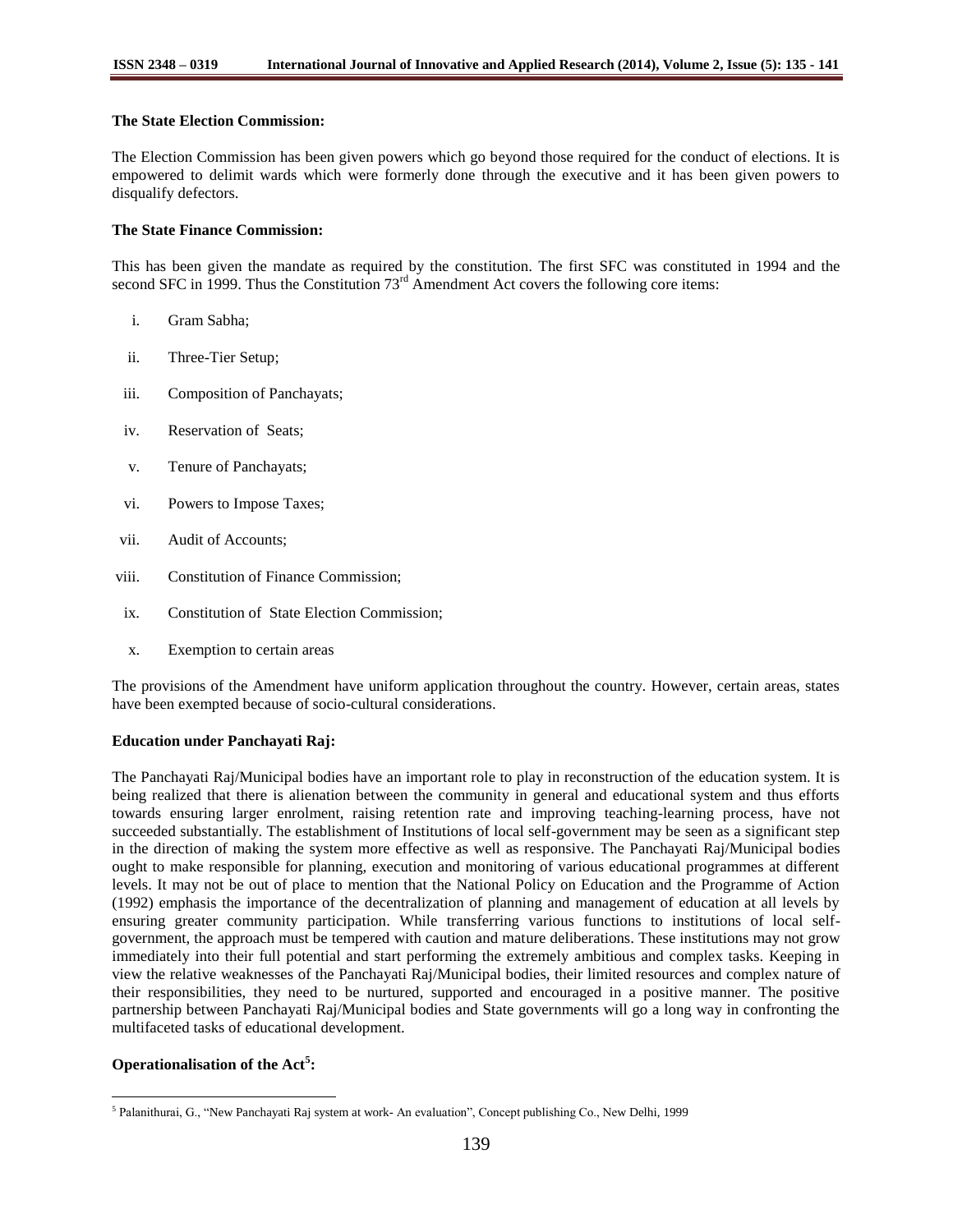Though the key characteristics of the new Panchayati Raj system are outlined in the  $73<sup>rd</sup>$  Amendment to the Constitution of India as a framework, the operational part of the new system depends on the Act enacted by the state government. The state governments have enacted legislations to give operational dimension to the key principles of the  $73<sup>rd</sup>$  Constitutional Amendment. Though the structure is the same, functions vary from state to state as the state governments find it difficult to operationalise the provisions of the  $11<sup>th</sup>$  Schedule to all the three tiers of the Panchayati Raj system. The responsibilities are earmarked to all the three tiers of the Panchayati institutions from the subjects given in the  $11<sup>th</sup>$  Schedule. District Panchayat is only a co-coordinating agency. It can co-ordinate and supervise the activities of the middle level Panchayats in terms of evolving proposals and implementing programmes and schemes for development. Planning, monitoring and evaluation are entrusted to District Panchayat. Block or Middle level Panchayat is entrusted with the responsibility of implementing the schemes and programmes in the whole of the block. Gram Panchayats are entrusted with the responsibility of aggregating the needs and demands of the local populace and plan for the redressal of the needs and grievances of the people. It has to monitor the programmes implemented by the Block Panchayats.

### **Achievements of the Panchayati Raj System:**

The 73rd Constitutional Amendment Act, 1992 and the first twelve years succeeding it can be considered as comprising first generation reforms, with the central theme being creation and empowerment of strong Panchayats. These reforms aimed to combine social justice with devolution, with its emphasis on reservations for deprived classes of the population in Panchayats and leadership positions in Panchayats. The objective of creating a strong base of political empowerment of ordinary people has been largely achieved, as the statistics on Panchayats would reveal. At the Village Panchayat level, each Panch"s constituency comprises of about 340people, (70 families) making India the largest and most intensely democratic country worldwide. However, the spirit of Part IX of the Constitution goes beyond political empowerment. It is essentially that elected Panchayats are expected to function as units of rural local self-government. The emphasis is to empower them with certain functional mandates, give them a significant degree of autonomy and impart to them an element of self-reliance and self sufficiency through fiscal transfers, taxation powers and tax assignments. For several reasons, the Constitutional provisions alone have not been an effective trigger for the empowerment of Panchayats.

*First,* the Constitutional framework leaves the States to decide through legislation the extent of powers that have to be transferred to the Panchayats to function as institutions of self-government.

*Second,* till recently, in spite of the mandatory provisions of Part IX relating to the creation of Panchayats many States have delayed the conduct of elections to Panchayats.

*Third,* even in States that have passed strong and sweeping legislations assigning most of the powers and functions listed in the Eleventh Schedule to the Panchayats, formal transfer of functions has not been matched by the concomitant transfer of funds and functionaries for performing these functions.

*Fourth,* there has been very little change in the first decade after the 73rd Constitutional Amendment Act in the way that Central ministries dealing with the mandates of Panchayats function. When Central ministries, which send down substantial funds for implementation of Centrally Sponsored Schemes, ignore Panchayats, it leaves very little incentive for States to go ahead with devolution.

Second-generation reforms in devolution to Panchayats aim to tackle the continuing time lag between the constitutional mandate and effective functional transfer to Panchayats. From an operational perspective, second generation reforms would be characterized by a focus on building mechanisms for increased participation of the people in decision making, streamlining the fiscal mechanisms that fuel the functioning of Panchayats, and strengthening administrative mechanisms that enhance the efficiency and capabilities of Panchayats.

### **Suggestions for Reform:**

Presently, more number of development programmes and schemes are to be evolved from below but at present more development schemes and programmes are chalked out at the national level and pushed through the state government to the grass-roots for implementation. Gradually, this trend has to vanish. At present, one would find